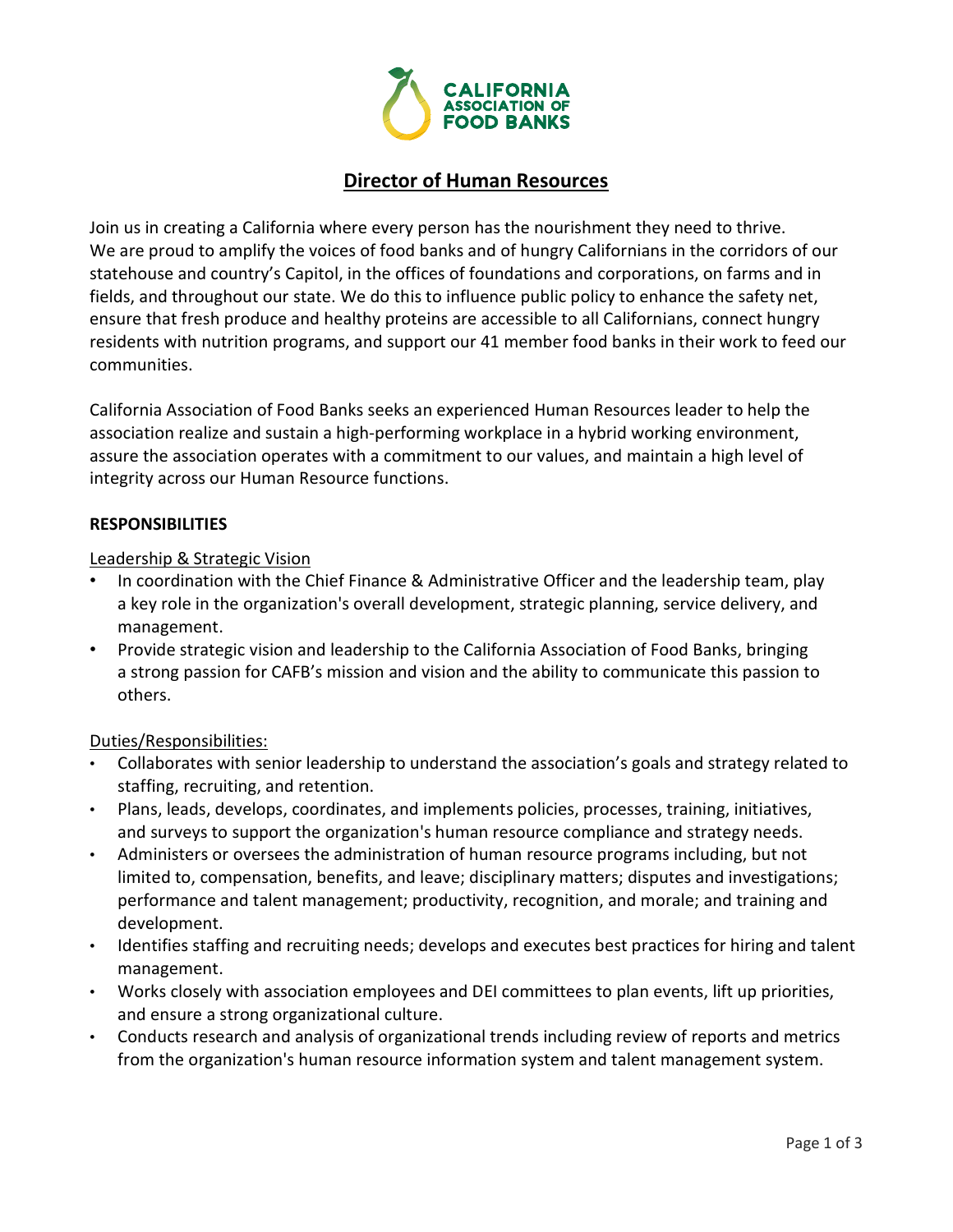- Monitors and ensures the association's compliance with federal, state, and local employment laws and regulations, and recommended best practices; reviews and modifies policies and practices to maintain compliance.
- Maintains knowledge of trends, best practices, regulatory changes, and new technologies in human resources, talent management, and employment law; applies this knowledge to communicate changes in policy, practice, and resources to upper management.
- Develops and implements departmental budget.
- Facilitates professional development, training, and certification activities for association staff.
- Leads the association's annual performance evaluations, goal setting, and compensation adjustment processes.
- Handles discipline and termination of employees in accordance with company policy.
- Performs other duties as required.

## ORGANIZATIONAL DESIGN

- Reports to the Chief Finance & Administration Officer
- Salary Range: \$95,000-\$115,000
- We're a small but mighty staff of 30+, working in a classic building in downtown Oakland conveniently located near the 19th Street BART station. The building is ADA accessible. We operate in a hybrid work environment.

## QUALIFICATIONS

Preferred Qualifications

- Bachelor's degree or equivalent
- 8+ years of HR experience
- Successful track record of implementing HR processes, performance management, and change management
- Working knowledge of multiple human resource disciplines, including organizational design, succession planning, performance management, diversity/inclusion, rewards and recognition programs, culture, employee engagement, coaching/development, conflict resolution, talent acquisition, data analysis to inform strategy, employee relations
- Experience and working knowledge of ADP is preferred
- Knowledge of HR compliance regulations, employment laws, and industry best practices
- Project Management and/or Program Management experience preferred
- Demonstrated experience in conflict resolution and management practices
- Excellent communication skills (written, verbal, presentation, and interpersonal), the ability to handle multiple projects and competing priorities, and adapt to a fluid, high-growth environment
- Commitment to the mission of CAFB; preference will be given to lived experience associated with services/programs in alignment with our mission

### Knowledge, Skills & Abilities

- Excellent communication skills (written, verbal, presentation, and interpersonal), the ability to handle multiple projects and competing priorities, and adapt to a fluid, high-growth environment
- Commitment to the values of dedication, inclusiveness, collaboration, transparency, and accountability.
- Proven ability to enable high-performing teams in a hybrid work environment.